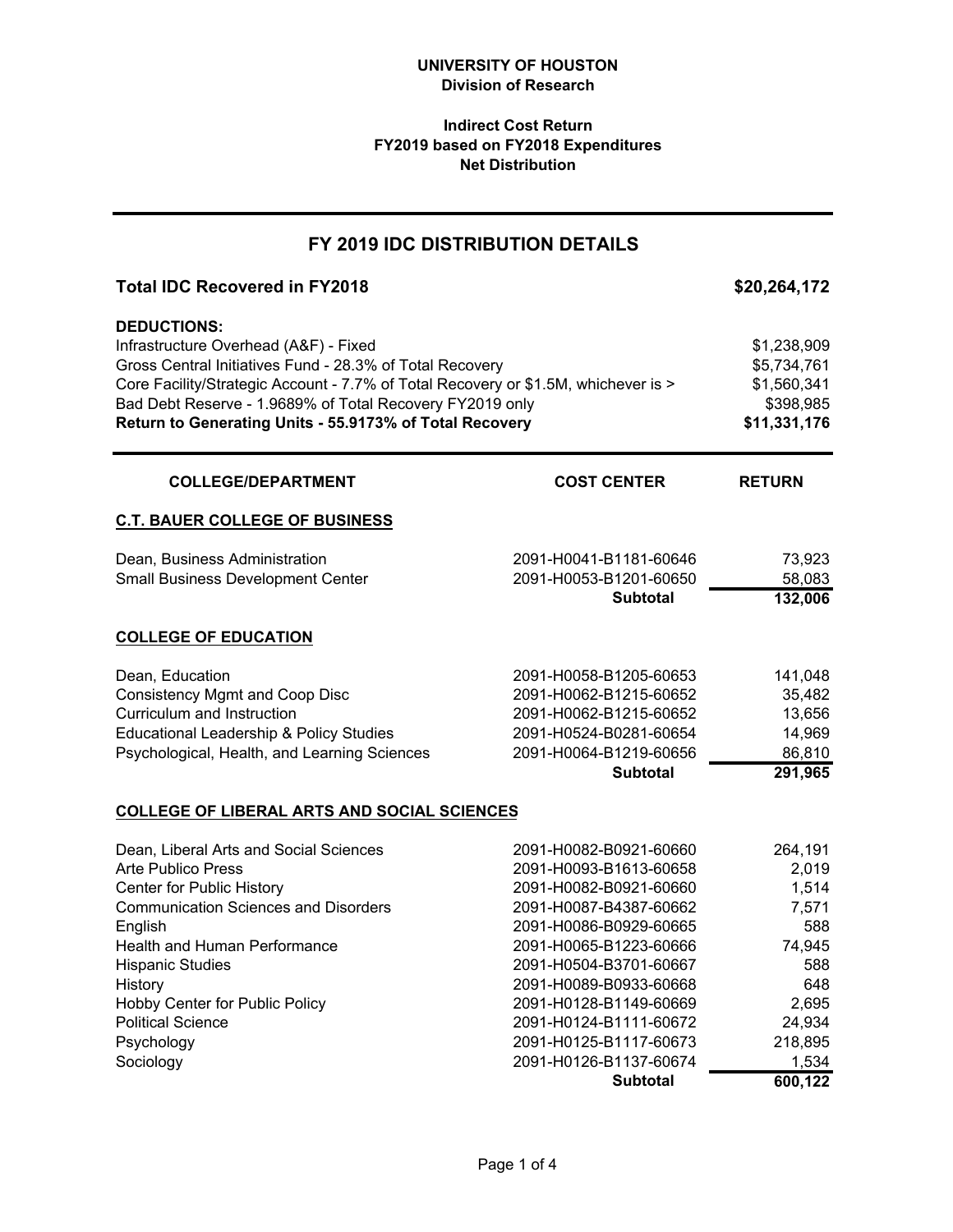## **Indirect Cost Return FY2019 based on FY2018 Expenditures Net Distribution**

### **COLLEGE/DEPARTMENT COST CENTER**

#### **COLLEGE OF NATURAL SCIENCES AND MATHEMATICS**

| 2091-H0110-B1031-60686<br>2091-H0112-B1041-60687 | 155,043<br>303,513 |
|--------------------------------------------------|--------------------|
|                                                  |                    |
|                                                  |                    |
| 2091-H0429-B1667-60684                           | 13,942             |
| 2091-H0271-B4473-60683                           | 6,564              |
| 2091-H0109-B1023-60682                           | 150,132            |
| 2091-H0108-B1011-60680                           | 272,619            |
| 2091-H0107-B0991-60679                           | 214,025            |
| 2091-H0515-B3766-60678                           | 57,582             |
| 2091-H0104-B0951-60676                           | 313,997            |
| 2091-H0552-B2720-60675                           | 2,415              |
| 2091-H0102-B0945-60681                           | 1,653,808          |
|                                                  |                    |

#### **COLLEGE OF OPTOMETRY**

| <b>Optometry Vision Sciences</b> | 2091-H0113-B1161-60688 | 786.925 |
|----------------------------------|------------------------|---------|
|                                  | <b>Subtotal</b>        | 786,925 |

# **COLLEGE OF PHARMACY**

| 2091-H0118-B1097-60690<br>2091-H0117-B1069-60696 | 66,163<br>266,329 |
|--------------------------------------------------|-------------------|
|                                                  |                   |
|                                                  |                   |
| 2091-H0571-B0283-60695                           | 58,288            |
| 2091-H0501-B1844-60693                           | 4.994             |
| 2091-H0117-B1079-60692                           | 67.279            |
| 2091-H0116-B1067-60691                           | 586.116           |
|                                                  |                   |

#### **COLLEGE OF TECHNOLOGY**

|                                                   | <b>Subtotal</b>        | 261,262 |
|---------------------------------------------------|------------------------|---------|
| Information & Logistics Technology                | 2091-H0137-B1673-60705 | 23,926  |
| Human Development and Consumer Science            | 2091-H0140-B1675-60704 | 5.521   |
| <b>Engineering Technology</b>                     | 2091-H0139-B1674-60703 | 41,046  |
| <b>Construction Management</b>                    | 2091-H0136-B1151-60698 | 10,443  |
| Center for Life Sciences Technology               | 2091-H0468-B4430-60700 | 1.859   |
| Center for Information Security, Research and Edu | 2091-H0554-B4472-60699 | 21,710  |
| Dean, Technology                                  | 2091-H0136-B1151-60698 | 156.757 |

# **COLLEGE OF THE ARTS**

| Dean, The College of the Arts | 2091-H0594-B0126-60709 | 2.533 |
|-------------------------------|------------------------|-------|
| Art                           | 2091-H0083-B0921-60660 | 588   |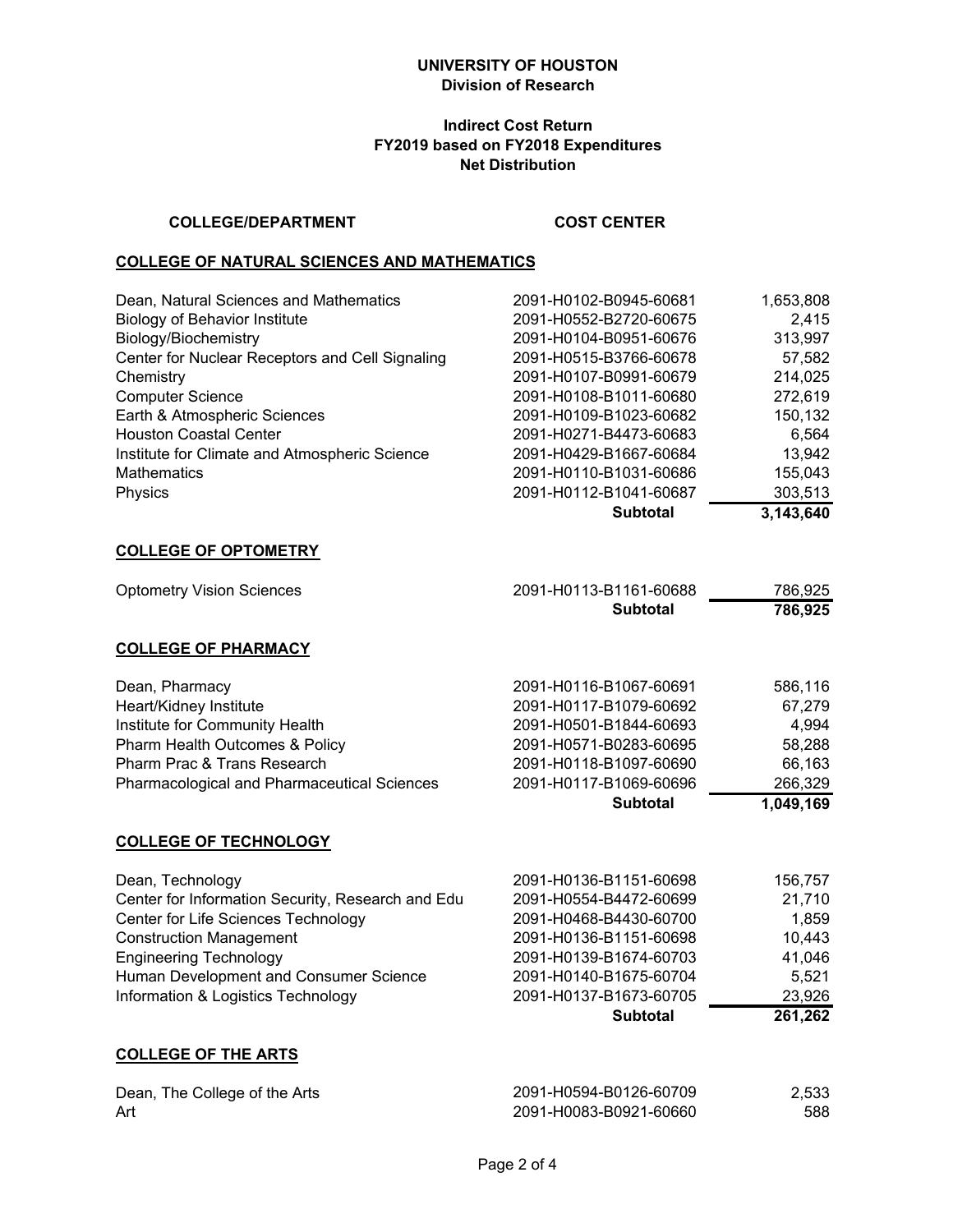### **Indirect Cost Return FY2019 based on FY2018 Expenditures Net Distribution**

# **COLLEGE/DEPARTMENT COST CENTER**

**Blaffer Gallery** 

| 2091-H0097-B1641-60707 | 1.228 |
|------------------------|-------|
| Subtotal               | 4,349 |

#### **CULLEN COLLEGE OF ENGINEERING**

|                                                   | <b>Subtotal</b>        | 3,512,574 |
|---------------------------------------------------|------------------------|-----------|
| Texas Hurricane Center for Innovative Technology  | 2091-H0512-B4450-61391 | 353       |
| Severe Storm Pred, Edu, Evac, Dis                 | 2091-H0520-B3784-60724 | 4,229     |
| Petroleum Engineering                             | 2091-H0591-B0686-60723 | 55,768    |
| National Center for Airborne Laser Mapping        | 2091-H0541-B2218-60722 | 56,261    |
| <b>Mechanical Engineering</b>                     | 2091-H0073-B0896-60721 | 253,234   |
| <b>Industrial Engineering</b>                     | 2091-H0072-B0892-60720 | 13,149    |
| Electrical & Computer Engineering                 | 2091-H0070-B0886-60714 | 193,904   |
| <b>Civil Engineering</b>                          | 2091-H0068-B0882-60717 | 247,873   |
| <b>Chemical Engineering</b>                       | 2091-H0067-B0864-60716 | 392,035   |
| Center for Integrated Bio and Nano Systems        | 2091-H0467-B3537-61434 | 6.816     |
| Center for Innovative Grouting Materials and Tech | 2091-H0069-B0919-60713 | 2,010     |
| <b>Biomedical Engineering</b>                     | 2091-H0071-B3793-60712 | 350,105   |
| Dean, Engineering                                 | 2091-H0066-B0862-60719 | 1,936,837 |

**DIVISION OF RESEARCH**

|                                                | <b>Subtotal</b>        | 1,018,424 |
|------------------------------------------------|------------------------|-----------|
| <b>TIMES</b>                                   | 2091-H0288-B1691-60738 | 449,805   |
| <b>Texas Obesity Research Center</b>           | 2091-H0500-B4422-60737 | 23,228    |
| <b>TcSUH</b>                                   | 2091-H0452-B0848-60736 | 160,665   |
| <b>HEALTH Research Institute</b>               | 2091-H0010-B0667-60733 | 56,961    |
| Center for Innov/Partnerships                  | 2091-H0589-B0531-60732 | 6,416     |
| Center for Advanced Computing and Data Systems | 2091-H0246-B0822-60730 | 21,797    |
| Advanced Manufacturing Institute               | 2091-H0579-B0397-60728 | 68,541    |
| VP-Research                                    | 2091-H0233-B0818-60506 | 231,011   |

#### **GRADUATE COLLEGE OF SOCIAL WORK**

| Dean, Social Work                          | 2091-H0129-B1169-60741 | 116.145 |
|--------------------------------------------|------------------------|---------|
| Center for Drug and Social Policy Research | 2091-H0508-B1171-60739 | 35.903  |
| Child & Family for Innovative Research     | 2091-H0509-B1171-60742 | 40.333  |
|                                            | Subtotal               | 192.381 |

#### **HILTON COLLEGE OF HOTEL AND RESTAURANT MANAGEMENT**

| Hotel and Restaurant Management | 2091-H0081-B1165-60744 | 10.871 |
|---------------------------------|------------------------|--------|
|                                 | <b>Subtotal</b>        | 10.871 |